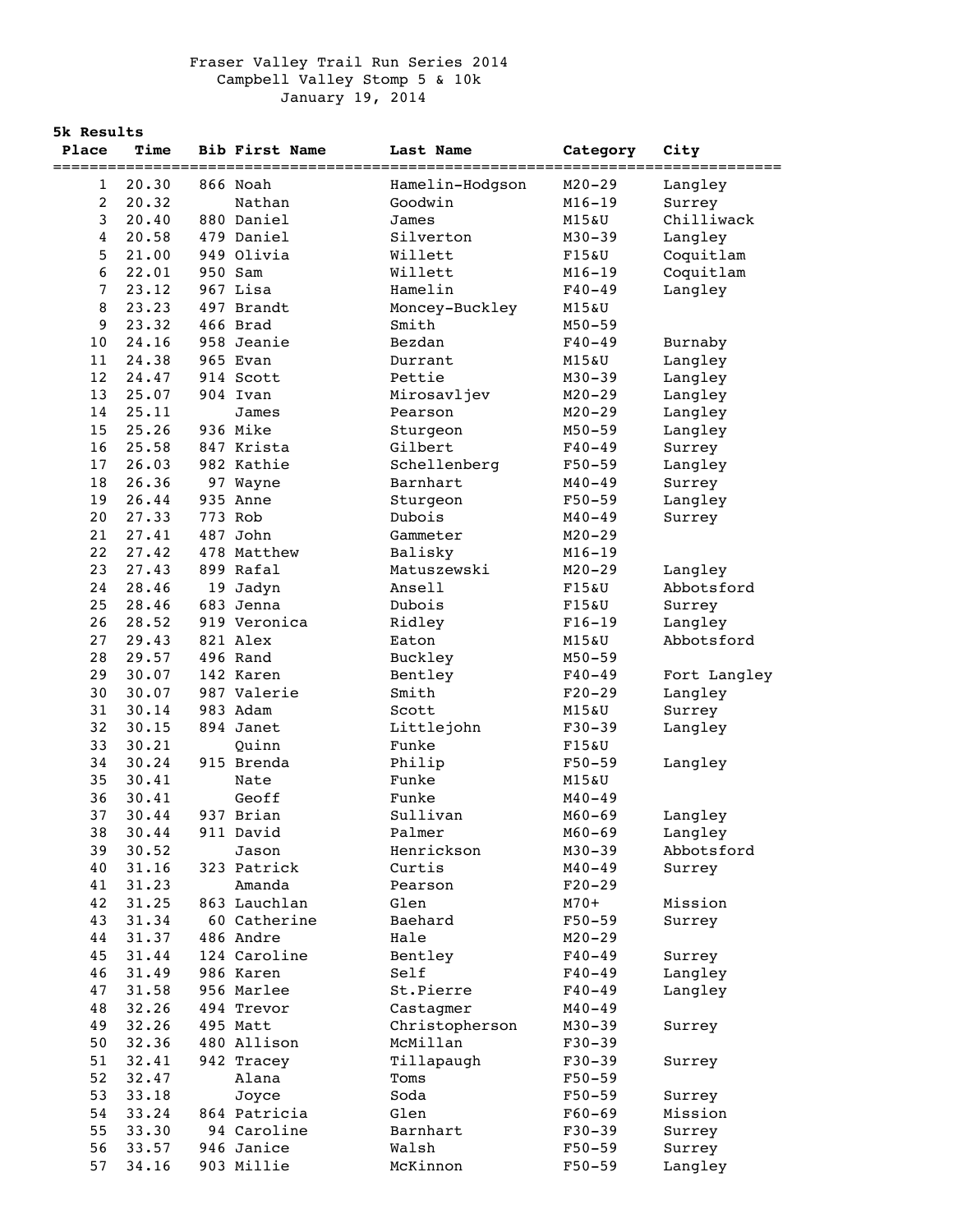| 58  | 34.18 | 77 Jeff       | Baker        | $M30 - 39$             | Surrey     |
|-----|-------|---------------|--------------|------------------------|------------|
| 59  | 34.20 | 969 Barbara   | Kawasaki     | $F50 - 59$             | Surrey     |
| 60  | 34.21 | Tittie        | Seth         |                        | Surrey     |
| 61  | 34.22 | Rae           | Gordon       | $M50 - 59$             |            |
| 62  | 34.23 | 913 Rachel    | Pettie       | $F30 - 39$             | Langley    |
| 63  | 34.24 | Gurman Singh  | Dhatt        | <b>M15&amp;U</b>       | Surrey     |
| 64  | 34.26 | 974 Abigail   | McDonald     | $F16-19$               |            |
| 65  | 34.26 | 975 Elizabeth | McDonald     | $F40 - 49$             |            |
| 66  | 34.26 | Jeff          | Bergar       | $M20 - 29$             |            |
| 67  | 34.37 | 492 Heidi     | Samida       | $F40 - 49$             |            |
| 68  | 34.42 | 893 Laura     | Leslie       | $F40 - 49$             | Surrey     |
| 69  | 34.42 | 885 Sam       | Lange        | $F20-29$               |            |
| 70  | 34.59 | 898 Christine | Marin        | $F40 - 49$             | Langley    |
| 71  | 34.59 | 925 Patti     | Schambler    | $F50 - 59$             | Langley    |
| 72  | 35.00 | 964 Kelly     | Dewsbury     | $F40 - 49$             |            |
|     |       | 991 Tarra     |              |                        |            |
| 73  | 35.00 |               | Wellings     | $F40 - 49$             |            |
| 74  | 35.04 | Andrea        | Taylor       | $F40 - 49$             |            |
| 75  | 35.10 | 820 Kim       | Dutton       | $F40 - 49$             | Surrey     |
| 76  | 35.15 | 994 Laura     | Thiessen     | $F30-39$               |            |
| 77  | 35.17 | 825 Jon       | Eaton        | $M50 - 59$             | Abbotsford |
| 78  | 35.22 | 972 Melanie   | Lalus        | $F30-39$               |            |
| 79  | 35.22 | 122 Tracy     | Baron        | $F40 - 49$             | Langley    |
| 80  | 35.46 | 882 Caitlin   | Kaufmann     | $F20-29$               | Vancouver  |
| 81  | 36.34 | 897 Angela    | Mandel       | $F30-39$               | Abbotsford |
| 82  | 36.45 | 464 Kelli Ann | Harman       | $F30 - 39$             |            |
| 83  | 36.49 | 924 Louise    | Sallai       | $F30-39$               | Langley    |
| 84  | 37.27 | 912 Kristine  | Pemberton    | $F30-39$               | Surrey     |
| 85  | 37.28 | 203 Lindsay   | <b>Brown</b> | $F30-39$               | Surrey     |
| 86  | 37.30 | 463 Kelly     | Maqdalozza   | $F30-39$               |            |
| 87  | 38.22 | 960 Deanna    | Bogart       | $F40 - 49$             |            |
| 88  | 38.46 | 959 David     | Bogart       | $M40 - 49$             |            |
| 89  | 38.48 | 990 Peter     | Tilley       | $M50 - 59$             | Surrey     |
| 90  | 39.04 | 985 Lucia     | Scott        | <b>F15&amp;U</b>       | Surrey     |
| 91  | 39.04 | 984 Aurora    | Scott        | $F40 - 49$             | Surrey     |
| 92  | 39.18 | 474 David     | Willams      | $M60 - 69$             |            |
| 93  | 39.33 | 208 Roxane    | <b>Brown</b> | $F50 - 59$             | Abbotsford |
| 94  | 39.53 | 465 Nicole    | Lawson       | $F30 - 39$             |            |
| 95  | 39.54 | 916 Karen     | Raz          | $F40 - 49$             | Abbotsford |
| 96  | 40.10 | 890 Dix       | Lawson       | $M60 - 69$             | Surrey     |
| 97  | 40.11 | 838 Susan     | Eaton        | $F40 - 49$             | Abbotsford |
| 98  | 40.12 | Carmen        | Jackson      | $F50 - 59$             |            |
| 99  | 40.12 | 826 Kate      | Eaton        | $F16-19$               | Abbotsford |
| 100 | 40.39 | Arjun Singh   | Dhatt        | M15&U                  | Surrey     |
| 101 | 42.38 | 988 Jennifer  | Robinson     | $F30-39$               | Langley    |
| 102 | 45.03 | 873 Ryan      | Hickmore     | $M30 - 39$             | Langley    |
| 103 | 50.13 | 163 Josie     | Brown        | F15&U                  | Abbotsford |
| 104 | 51.49 | 833 Sarah     | Eaton        | F15&U                  | Abbotsford |
| 105 | 52.42 | 905 Jackie    | Morie        | $F40 - 49$             | Surrey     |
| 106 | 55.33 | 961 Janel     |              |                        |            |
| 107 | 55.33 | 962 Ryan      | Cooper       | $F30-39$<br>$M30 - 39$ |            |
|     |       |               | Cooper       |                        |            |
| 108 | 57.48 | 978 Christine | Nash         | $F20-29$               | Surrey     |
| 109 | 57.48 | Danny         | Endersby     | $M30 - 39$             |            |
| 110 | 57.48 | 968 Kimberly  | Juchnowski   | $F20-29$               |            |
| 111 | 57.48 | Travis        | Endersby     | $M30 - 39$             |            |

## **10k Results**

| IUA RESUILS  |           |                |           |            |         |  |
|--------------|-----------|----------------|-----------|------------|---------|--|
| Place        | Time      | Bib First Name | Last Name | Category   | City    |  |
| $\mathbf{1}$ | 37.22     | 484 Mike       | Murphy    | $M40 - 49$ |         |  |
| 2            | 38.04     | 957 Chris      | Barth     | $M40 - 49$ |         |  |
| 3            | 38.34     | 483 Tyler      | Ginther   | $M40 - 49$ |         |  |
|              | 4, 41, 20 | 948 Joshua     | Weiss     | $M30 - 39$ | Surrey  |  |
| 5.           | 41.26     | 947 Darren     | Walton    | $M40 - 49$ | Surrey  |  |
| 6.           | 42.04     | 840 Petr       | Faitl     | $M30 - 39$ | Langley |  |
|              |           |                |           |            |         |  |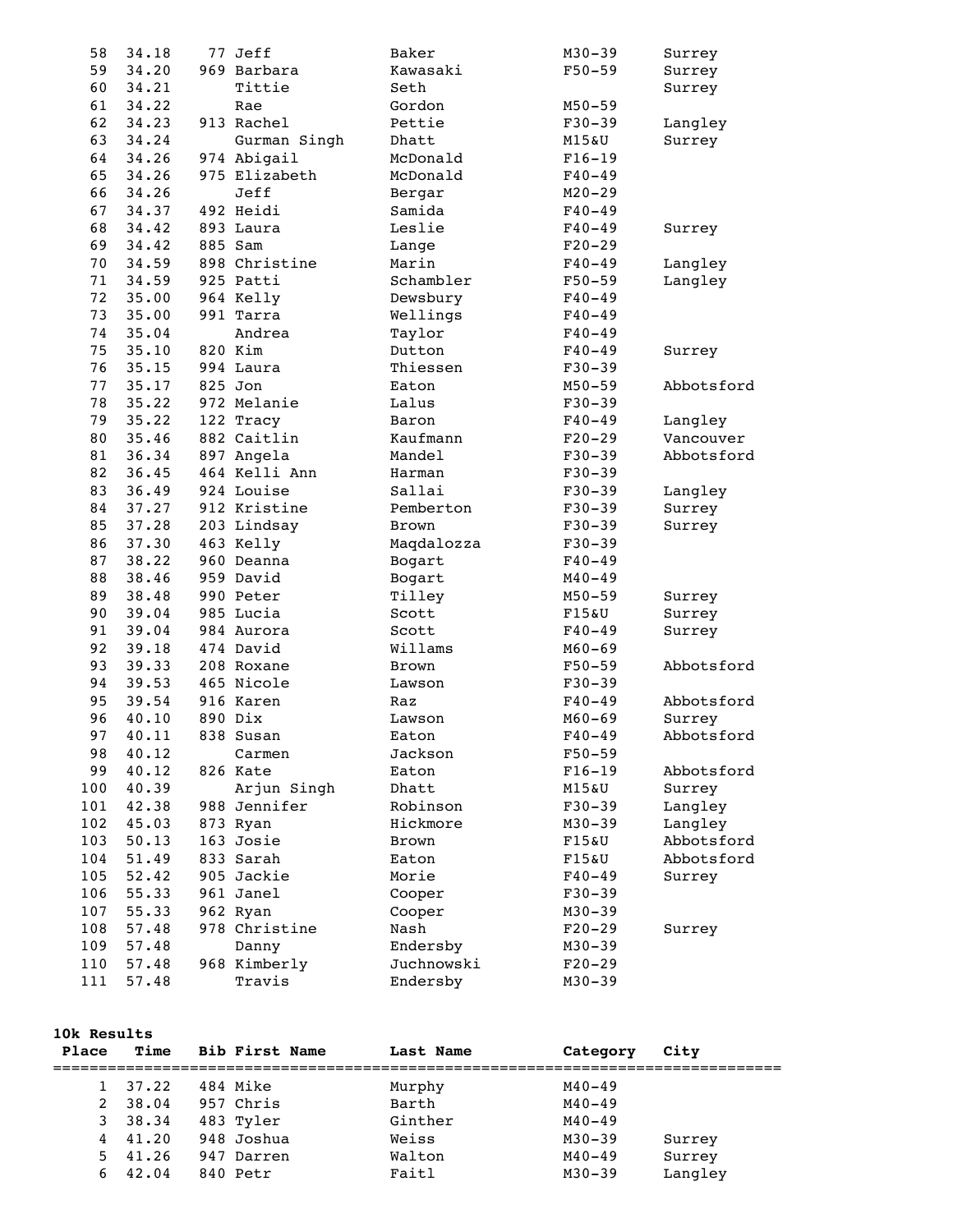| 7  | 42.44 | 887 Graham       | Laurie         | $M20 - 29$ | Mission         |
|----|-------|------------------|----------------|------------|-----------------|
| 8  | 43.12 | David            | Jackson        | $M40 - 49$ |                 |
| 9  | 43.47 | 477 Brett        | Armstrong      | $M40 - 49$ |                 |
| 10 | 44.24 | 512 Iqbal Singh  | Dhatt          | $M30 - 39$ | Surrey          |
| 11 | 44.34 | 884 Peter        | Kindret        | $M50 - 59$ | Langley         |
|    |       |                  |                |            |                 |
| 12 | 44.39 | 841 Rob          | Fransen        | $M50 - 59$ | Aldergrove      |
| 13 | 45.17 | 817 Rob          | Durrant        | $M40 - 49$ | Langley         |
| 14 | 45.22 | 879 Corinne      | Issel          | $F30-39$   | White Rock      |
| 15 | 45.33 | 888 Randy        | Laurie         | $M40 - 49$ | Mission         |
| 16 | 45.39 | 895 Jim          | Lomax          | $M40 - 49$ | Langley         |
| 17 | 45.56 | 943 Daljit Singh | Tiwana         | $M40 - 49$ | Surrey          |
| 18 | 46.43 | 886 Eric         | Laurie         | $M30 - 39$ | Mission         |
| 19 | 46.44 | 78 Tom           | Barichello     | $M50 - 59$ | Langley         |
| 20 | 47.09 | 874 Matthew      | Hidasi         | $M20 - 29$ | Langley         |
| 21 | 47.20 | 963 Tracey       | Corbett        | $F30-39$   |                 |
| 22 | 47.28 | 490 Cyrus        | Sy             | $M30 - 39$ |                 |
| 23 | 47.53 | 459 Ketty        | Alfaro         | $F20-29$   |                 |
| 24 |       |                  | Thiessen       | $M30 - 39$ |                 |
|    | 48.02 | 993 Trevor       |                |            |                 |
| 25 | 48.07 | 970 Myles        | Krauchi        | $M20 - 29$ |                 |
| 26 | 48.10 | 467 Peter        | Agnew          | $M30 - 39$ |                 |
| 27 | 48.18 | 336 Ronan        | Deane          | $M30 - 39$ | North Vancouver |
| 28 | 48.32 | 462 Ted          | de St Croix    | $M50 - 59$ |                 |
| 29 | 48.45 | 878 Geoff        | Hughes-Games   | $M50 - 59$ | Abbotsford      |
| 30 | 48.54 | 871 Stan         | Hembrough      | $M40 - 49$ | Surrey          |
| 31 | 48.57 | 472 John         | Jordan         | $M60 - 69$ |                 |
| 32 | 49.24 | 928 Jeremy       | Schwab         | $M30 - 39$ | Port Moody      |
| 33 | 49.52 | 876 Tyler        | Hilditch       | $M40 - 49$ | Surrey          |
| 34 | 49.59 | 877 Ron          | Hintsche       | $M50 - 59$ | Langley         |
| 35 | 50.12 | 328 Michael      | Dauncey        | $M30 - 39$ | Abbotsford      |
| 36 | 50.55 | 475 Dave         | Heatherington  |            |                 |
|    |       |                  |                | $M60 - 69$ |                 |
| 37 | 51.13 | 906 Joakim       | Nilsson        | $M40 - 49$ | Langley         |
| 38 | 51.19 | 891 Jessica      | Lee            | $F30-39$   | Mission         |
| 39 | 51.23 | 159 Jaylene      | <b>Billows</b> | $F30-39$   | Aldergrove      |
| 40 | 51.32 | 979 Susan        | Northey        | $F40 - 49$ | Chilliwack      |
| 41 | 51.37 | Solomon          | Amanuel        | $M50 - 59$ |                 |
| 42 | 51.43 | 473 Debbie       | Jordan         | $F50 - 59$ |                 |
| 43 | 52.07 | 995 Jenna        | Vanderpoelen   | $F30-39$   |                 |
| 44 | 52.34 | 953 Paul         | Wood           | $M60 - 69$ | Surrey          |
| 45 | 52.57 | 992 Joel         | MacDonald      | $M30 - 39$ |                 |
| 46 | 53.23 | 989 Helen        | Tilley         | $F40 - 49$ | Surrey          |
| 47 | 53.30 | 488 Surinder     | Baines         | $M50 - 59$ |                 |
| 48 | 54.19 | 619 Randhir      | Drall          | $M30 - 39$ | Surrey          |
| 49 | 54.30 | 932 Tom          | Siens          | $M50 - 59$ | White Rock      |
| 50 | 54.43 | 468 Dennis       |                | $M30 - 39$ |                 |
|    |       |                  | Ryan           |            |                 |
| 51 | 54.44 | 460 Mark         | Hyder          | $M60 - 69$ |                 |
| 52 | 55.06 | 944 Sherri       | Todd           | $F40 - 49$ | Langley         |
| 53 | 55.17 | 109 Gerry        | Baron          | $M40 - 49$ | Langley         |
| 54 | 55.24 | 902 Glen         | McKinnon       | $M60 - 69$ | Langley         |
| 55 | 55.37 | 461 Ingo         | Jackson        | $M60 - 69$ |                 |
| 56 | 55.44 | 921 Keunsoo      | Ryu            | $M40 - 49$ | Surrey          |
| 57 | 55.50 | 918 Norm         | Ridley         | $M40 - 49$ | Langley         |
| 58 | 56.01 | Scott            | Kavanagh       | $M40 - 49$ |                 |
| 59 | 56.04 | Joanna           | MacLennan      | $F30-39$   |                 |
| 60 | 56.17 | 870 Tristan      | Helms          | $M20 - 29$ | Langley         |
| 61 | 56.20 | 930 Ravinder     | Sidhu          | $M30 - 39$ | Surrey          |
| 62 | 56.53 | 900 Josie        | Mcaulay        | $F30-39$   | Abbotsford      |
| 63 | 56.55 | 485 Robert       | Haines         | $M60 - 69$ |                 |
| 64 | 57.02 | 954 Michael      | Wroblewski     |            |                 |
|    |       |                  |                | $M30 - 39$ | Coquitlam       |
| 65 | 57.15 | 309 Neil         | Cole           | $M40 - 49$ | Abbotsford      |
| 66 | 57.24 | 883 Tesinder     | Khatra         | $M30 - 39$ | Surrey          |
| 67 | 57.45 | 869 Paul         | Helms          | $M50 - 59$ | Langley         |
| 68 | 57.58 | 908 Michael      | O'Grady        | $M60 - 69$ | White Rock      |
| 69 | 58.04 | 491 Debbie       | Stevens        | $F30-39$   |                 |
| 70 | 58.04 | 489 Julie        | Armstrong      | $F40 - 49$ |                 |
| 71 | 58.17 | 482 Cheryl       | Vannes         | $F30 - 39$ |                 |